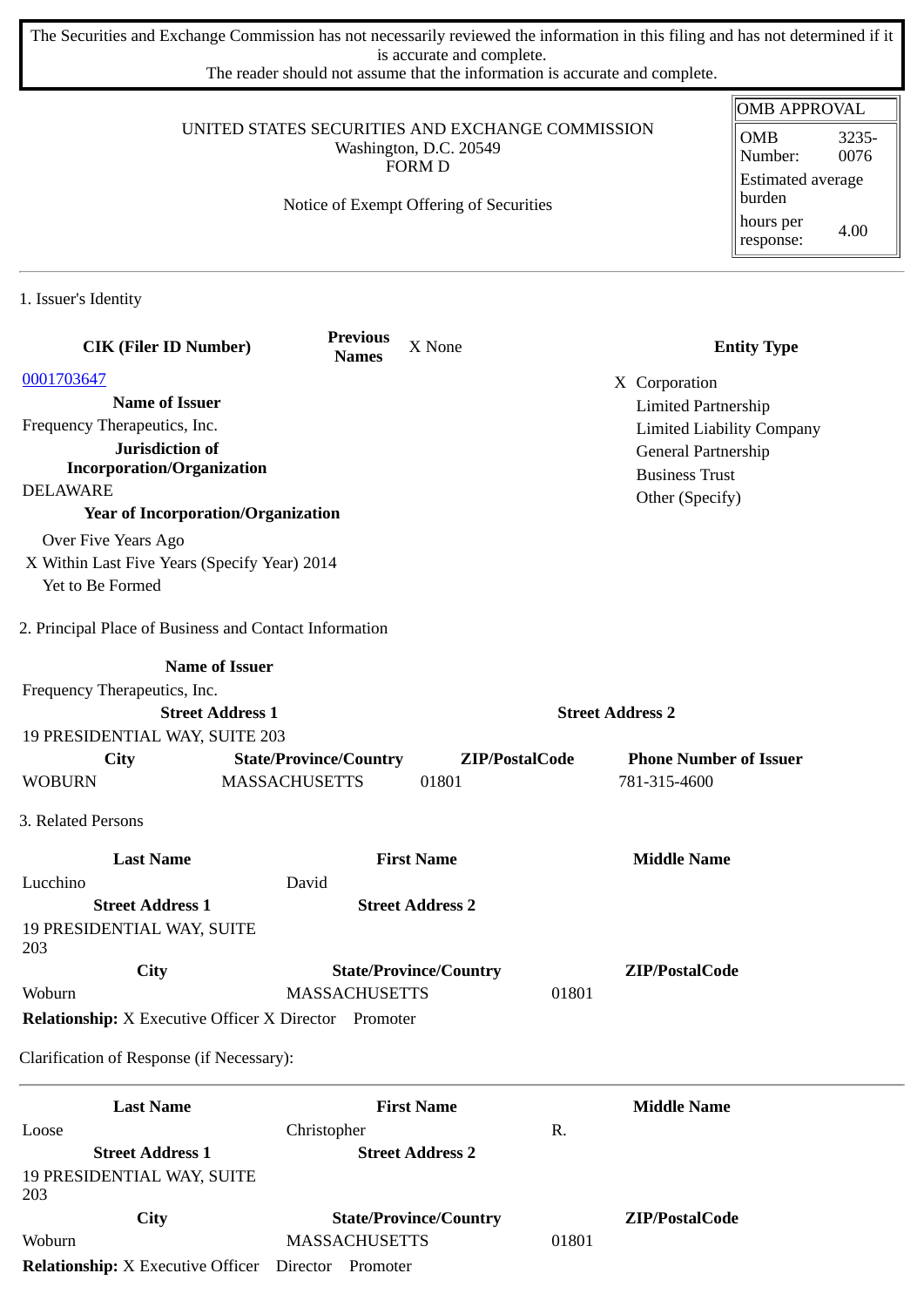Clarification of Response (if Necessary):

 Pooled Investment Fund Is the issuer registered as

| <b>Last Name</b><br><b>Barberich</b>                | <b>First Name</b><br>Timothy                 | <b>Middle Name</b> |
|-----------------------------------------------------|----------------------------------------------|--------------------|
| <b>Street Address 1</b>                             | <b>Street Address 2</b>                      |                    |
| 19 PRESIDENTIAL WAY, SUITE<br>203                   |                                              |                    |
| City                                                | <b>State/Province/Country</b>                | ZIP/PostalCode     |
| Woburn                                              | <b>MASSACHUSETTS</b>                         | 01801              |
| Relationship: Executive Officer X Director Promoter |                                              |                    |
| Clarification of Response (if Necessary):           |                                              |                    |
| <b>Last Name</b>                                    | <b>First Name</b>                            | <b>Middle Name</b> |
| Kozin                                               | Marc                                         |                    |
| <b>Street Address 1</b>                             | <b>Street Address 2</b>                      |                    |
| 19 PRESIDENTIAL WAY, SUITE<br>203                   |                                              |                    |
| City                                                | <b>State/Province/Country</b>                | ZIP/PostalCode     |
| Woburn                                              | <b>MASSACHUSETTS</b>                         | 01801              |
| <b>Relationship:</b>                                | <b>Executive Officer X Director Promoter</b> |                    |
| Clarification of Response (if Necessary):           |                                              |                    |
| <b>Last Name</b>                                    | <b>First Name</b>                            | <b>Middle Name</b> |
| Cohen                                               | Marc                                         |                    |
| <b>Street Address 1</b>                             | <b>Street Address 2</b>                      |                    |
| 19 PRESIDENTIAL WAY, SUITE<br>203                   |                                              |                    |
| City                                                | <b>State/Province/Country</b>                | ZIP/PostalCode     |
| Woburn                                              | <b>MASSACHUSETTS</b>                         | 01801              |
| <b>Relationship:</b>                                | <b>Executive Officer X Director Promoter</b> |                    |
| Clarification of Response (if Necessary):           |                                              |                    |
| <b>Last Name</b>                                    | <b>First Name</b>                            | <b>Middle Name</b> |
| Langer                                              | Robert                                       |                    |
| <b>Street Address 1</b>                             | <b>Street Address 2</b>                      |                    |
| 19 PRESIDENTIAL WAY, SUITE<br>203                   |                                              |                    |
| City                                                | <b>State/Province/Country</b>                | ZIP/PostalCode     |
| Woburn                                              | <b>MASSACHUSETTS</b>                         | 01801              |
| <b>Relationship:</b>                                | <b>Executive Officer X Director Promoter</b> |                    |
| Clarification of Response (if Necessary):           |                                              |                    |
| 4. Industry Group                                   |                                              |                    |
| Agriculture                                         | <b>Health Care</b>                           | Retailing          |
| <b>Banking &amp; Financial Services</b>             | X Biotechnology                              |                    |
| <b>Commercial Banking</b>                           | <b>Health Insurance</b>                      | Restaurants        |
| Insurance                                           |                                              | Technology         |
| Investing                                           | Hospitals & Physicians                       | Computers          |
| <b>Investment Banking</b>                           | Pharmaceuticals                              | Telecommunications |

Other Health Care

Other Technology

Travel

Manufacturing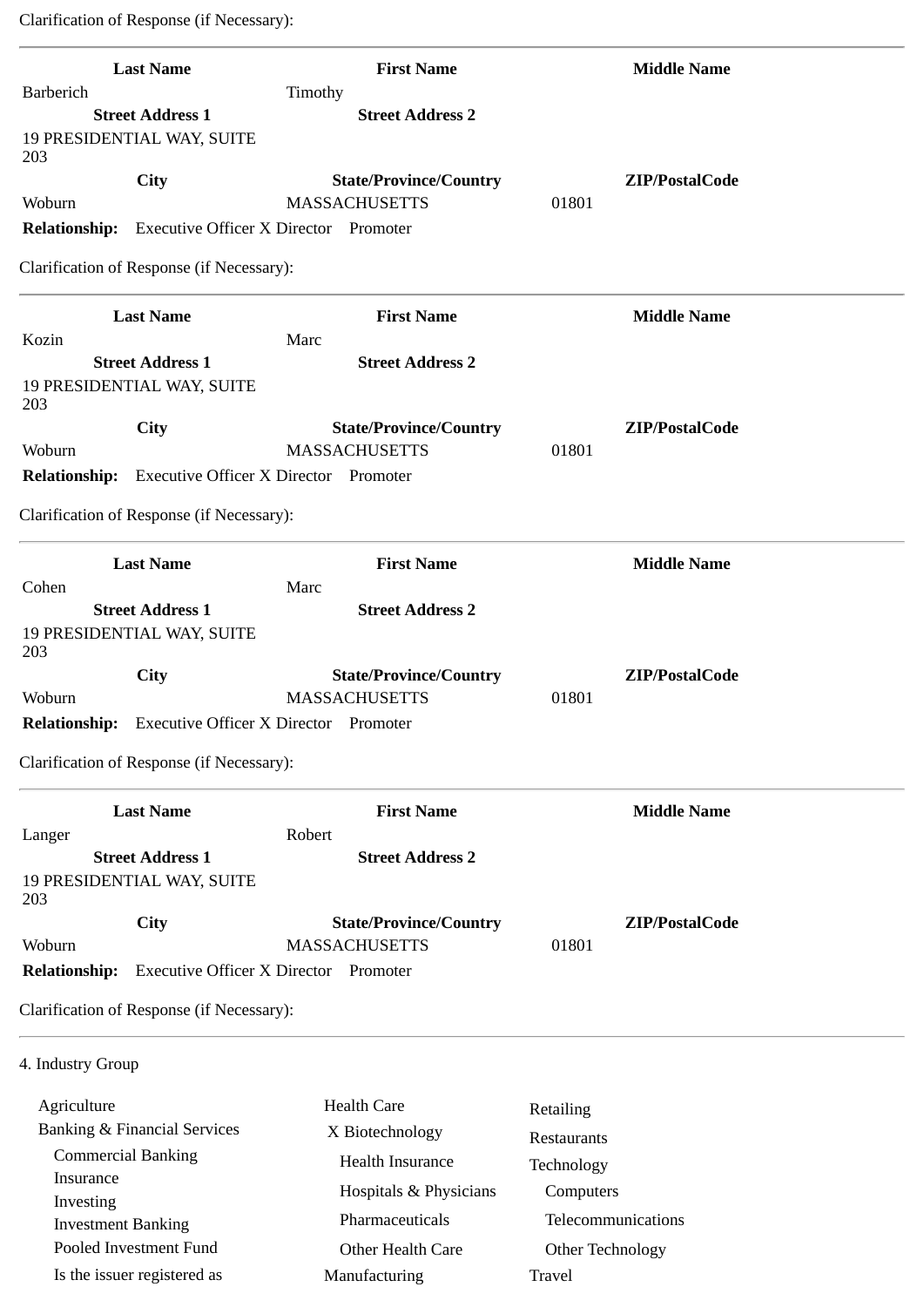| an investment company under<br>the Investment Company<br>Act of 1940? |                                    | <b>Real Estate</b>         | Airlines & Airports       |
|-----------------------------------------------------------------------|------------------------------------|----------------------------|---------------------------|
|                                                                       |                                    | Commercial                 | Lodging & Conventions     |
| Yes.                                                                  | N <sub>0</sub>                     | Construction               | Tourism & Travel Services |
|                                                                       | Other Banking & Financial Services | <b>REITS &amp; Finance</b> | Other Travel              |
| <b>Business Services</b>                                              |                                    | Residential                | Other                     |
| Energy                                                                |                                    | <b>Other Real Estate</b>   |                           |
| Coal Mining                                                           |                                    |                            |                           |
| Electric Utilities                                                    |                                    |                            |                           |
| <b>Energy Conservation</b>                                            |                                    |                            |                           |
| <b>Environmental Services</b>                                         |                                    |                            |                           |
| Oil & Gas                                                             |                                    |                            |                           |
| <b>Other Energy</b>                                                   |                                    |                            |                           |

## 5. Issuer Size

| <b>Revenue Range</b>             | <b>OR</b> | <b>Aggregate Net Asset Value Range</b> |
|----------------------------------|-----------|----------------------------------------|
| No Revenues                      |           | No Aggregate Net Asset Value           |
| $$1 - $1,000,000$                |           | $$1 - $5,000,000$                      |
| $$1,000,001 - $5,000,000$        |           | \$5,000,001 - \$25,000,000             |
| $$5,000,001 -$<br>\$25,000,000   |           | $$25,000,001 - $50,000,000$            |
| $$25,000,001 -$<br>\$100,000,000 |           | \$50,000,001 - \$100,000,000           |
| Over \$100,000,000               |           | Over \$100,000,000                     |
| X Decline to Disclose            |           | Decline to Disclose                    |
| Not Applicable                   |           | Not Applicable                         |

# 6. Federal Exemption(s) and Exclusion(s) Claimed (select all that apply)

|                                                 | <b>Investment Company Act Section 3(c)</b> |                    |  |  |
|-------------------------------------------------|--------------------------------------------|--------------------|--|--|
| Rule $504(b)(1)$ (not (i), (ii) or (iii))       | Section $3(c)(1)$                          | Section $3(c)(9)$  |  |  |
| Rule 504 (b) $(1)(i)$<br>Rule 504 (b) $(1)(ii)$ | Section $3(c)(2)$                          | Section $3(c)(10)$ |  |  |
| Rule 504 (b) $(1)(iii)$                         | Section $3(c)(3)$                          | Section $3(c)(11)$ |  |  |
| Rule 505                                        | Section $3(c)(4)$                          | Section $3(c)(12)$ |  |  |
| X Rule 506(b)                                   | Section $3(c)(5)$                          | Section $3(c)(13)$ |  |  |
| Rule $506(c)$<br>Securities Act Section 4(a)(5) | Section $3(c)(6)$                          | Section $3(c)(14)$ |  |  |
|                                                 | Section $3(c)(7)$                          |                    |  |  |

# 7. Type of Filing

X New Notice Date of First Sale 2017-03-30 First Sale Yet to Occur Amendment

# 8. Duration of Offering

Does the Issuer intend this offering to last more than one year? Yes X No

9. Type(s) of Securities Offered (select all that apply)

 Option, Warrant or Other Right to Acquire Another Security Mineral Property Securities Security to be Acquired Upon Exercise of Option, Warrant or Security to be Acquired Upon Exercise of Option, warrant or Other (describe)<br>Other Right to Acquire Security

X Equity Pooled Investment Fund Interests Debt Tenant-in-Common Securities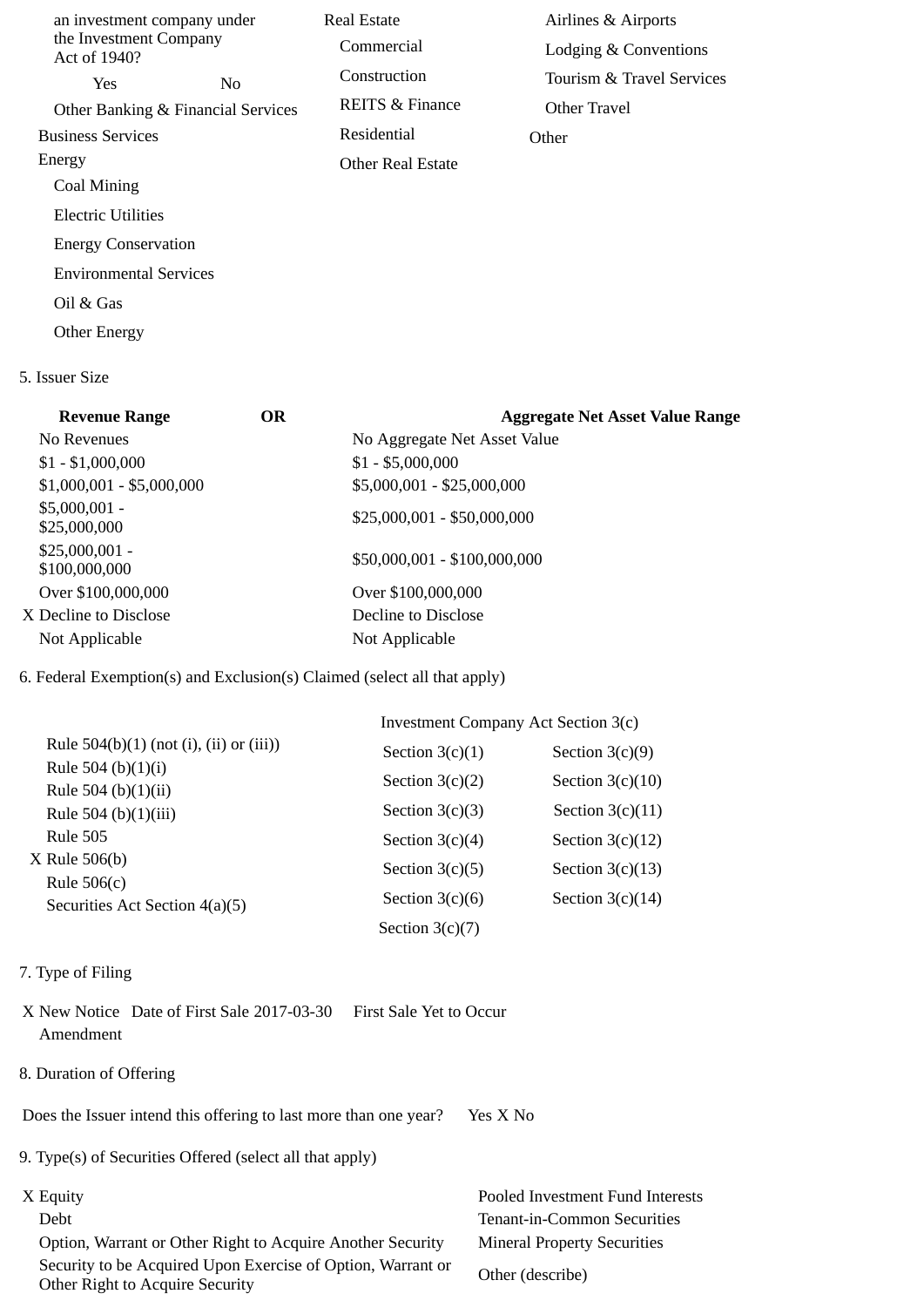## 10. Business Combination Transaction

Is this offering being made in connection with a business combination transaction, such as is this offering being made in connection with a business combination transaction, such as  $Y$ es X No a merger, acquisition or exchange offer?

Clarification of Response (if Necessary):

11. Minimum Investment

Minimum investment accepted from any outside investor \$0 USD

12. Sales Compensation

| Recipient                                                                                         |                                                 | Recipient CRD Number X None |                 |
|---------------------------------------------------------------------------------------------------|-------------------------------------------------|-----------------------------|-----------------|
| (Associated) Broker or Dealer X None                                                              | (Associated) Broker or Dealer CRD Number X None |                             |                 |
| <b>Street Address 1</b>                                                                           |                                                 | <b>Street Address 2</b>     |                 |
| City                                                                                              |                                                 | State/Province/Country      | ZIP/Postal Code |
| State(s) of Solicitation (select all that apply)<br>Check "All States" or check individual States | All States                                      | Foreign/non-US              |                 |

13. Offering and Sales Amounts

| <b>Total Offering Amount</b> | \$32,000,000 USD or Indefinite |                       |
|------------------------------|--------------------------------|-----------------------|
| <b>Total Amount Sold</b>     | \$32,000,000 USD               |                       |
| Total Remaining to be Sold   |                                | \$0 USD or Indefinite |

Clarification of Response (if Necessary):

Certain of the securities sold resulted from the conversion of outstanding notes (including interest).

14. Investors

Select if securities in the offering have been or may be sold to persons who do not qualify as accredited investors, and enter the number of such non-accredited investors who already have invested in the offering. Regardless of whether securities in the offering have been or may be sold to persons who do not qualify as

accredited investors, enter the total number of investors who already have invested in the offering:

15. Sales Commissions & Finder's Fees Expenses

Provide separately the amounts of sales commissions and finders fees expenses, if any. If the amount of an expenditure is not known, provide an estimate and check the box next to the amount.

| <b>Sales Commissions</b> | \$0 USD Estimate |
|--------------------------|------------------|
| Finders' Fees            | \$0 USD Estimate |

Clarification of Response (if Necessary):

16. Use of Proceeds

Provide the amount of the gross proceeds of the offering that has been or is proposed to be used for payments to any of the persons required to be named as executive officers, directors or promoters in response to Item 3 above. If the amount is unknown, provide an estimate and check the box next to the amount.

## \$0 USD Estimate

Clarification of Response (if Necessary):

Signature and Submission

Please verify the information you have entered and review the Terms of Submission below before signing and clicking SUBMIT below to file this notice.

# 90